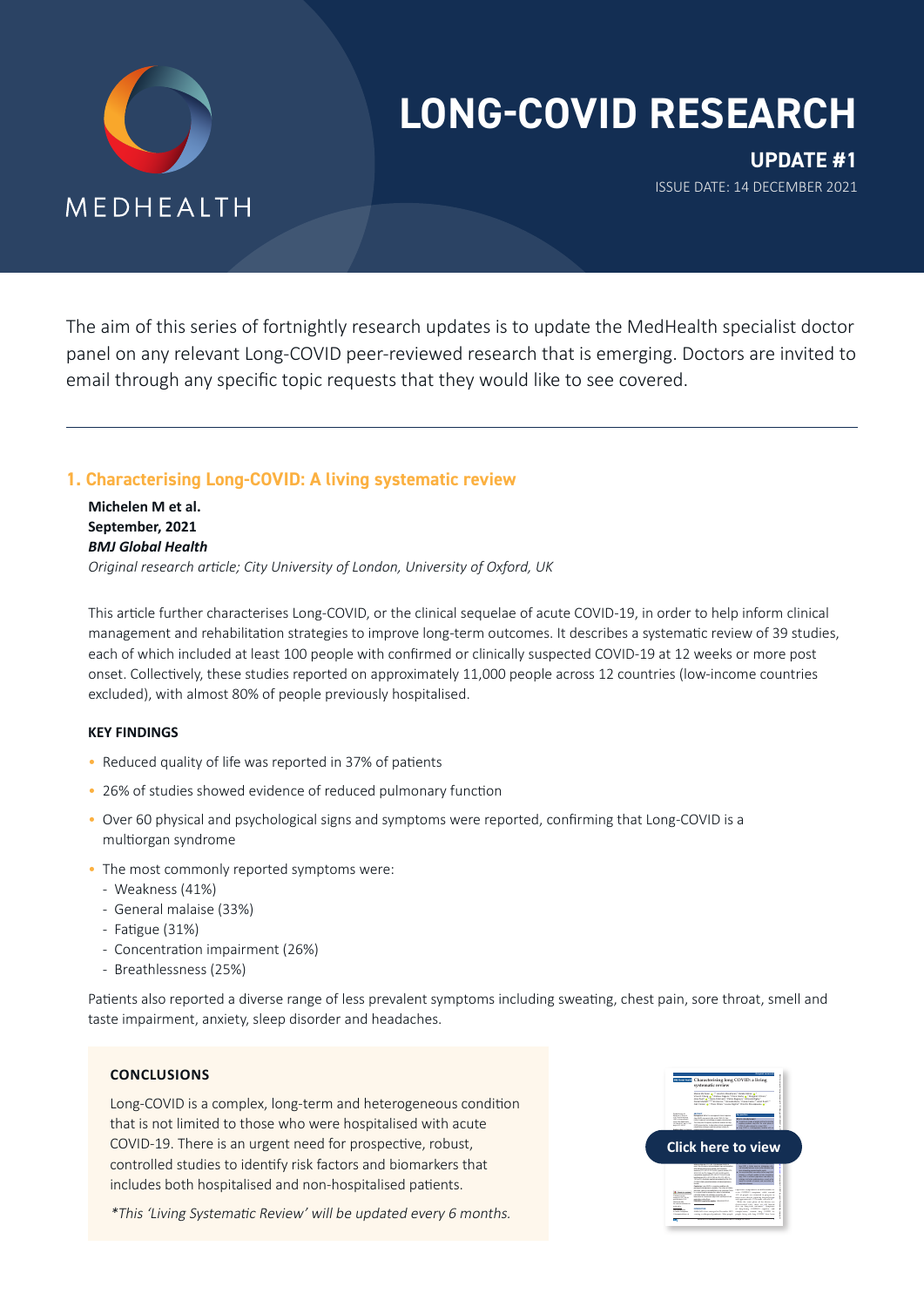## **2. A Multidisciplinary NHS COVID-19 Service to Manage Post-COVID-19 Syndrome in the Community**

**Parkin A et al. March, 2021** *Journal of Primary Care & Community Health Case Study article; Leeds Teaching Hospitals & Community Healthcare, NHS Trust, UK*

A unique integrated rehabilitation pathway has been developed based on extensive service evaluations by Leeds Primary Care Services, NHS Trust. The pathway aligns with the [NHS England 'Five-point plan'](https://www.england.nhs.uk/coronavirus/wp-content/uploads/sites/52/2021/06/C1312-long-covid-plan-june-2021.pdf), to embed post-COVID-19 syndrome assessment clinics across England to facilitate the 'comprehensive medical assessment and rehabilitation' intervention.

The pathway includes a three-tier service model of care:

- Level 1 specialist multidisciplinary treatment (MDT) service model
- Level 2 community therapy teams
- Level 3 self-management

Of primary interest to the Long-COVID specialist panel is the Level 1 MDT service which brings together various disciplines with specialist skill sets to provide targeted and individualized interventions (see Table 1 for composition of MDT team). Entry criteria for this level of the care model are the most stringent (see Figure 1), requiring input from two or more health professionals, and/or meeting any of the criteria for escalation (Table 2).

A core set of outcome measures including the Yorkshire Rehabilitation Scale (C19-YRS) is used as the initial (baseline) screen to gauge symptom severity and level of functional disability, as well as acting as a triage tool to the most appropriate clinician / treatment services. This tool is already being used by [NSW Health services](https://www.health.nsw.gov.au/Infectious/covid-19/communities-of-practice/Pages/guide-multidisciplinary-rehab.aspx) as a resource for medical practitioners receiving potential Long-COVID referrals. Follow-up outcome measure assessments include a set of already validated tools (including the MRC, MIFS, EQ5D, 30 second sit-stand test, and follow-up C19-YRS; Table 3).

Individuals with low-moderate complexity (such as single discipline needs) enter the model of care at Level 2 and are supported by non-COVID specific care and allied health services (e.g. community occupational and physiotherapy).

As explained by the paper, "there is no current established evidence base for Post-COVID-19 syndrome", and as such, interventions must rely on appropriate assessment, experience and expert clinical judgement and reasoning. Exercise programs are prescribed, with caution, as well as referral to online health literacy resources and wellbeing classes such as the ["Your](https://www.yourcovidrecovery.nhs.uk/what-is-covid-19/long-covid/)  [COVID recovery"](https://www.yourcovidrecovery.nhs.uk/what-is-covid-19/long-covid/), and "[Coping with COVID-19"](https://www.leedscommunityhealthcare.nhs.uk/our-services-a-z/leeds-mental-wellbeing-service/online-group-classes/psychological-wellbeing-when-living-with-a-cardiac-or-respiratory-health-conditions/). Also offered and described within the paper is a group therapy-based 'virtual fatigue management course' (see Table 5) delivered over 8 weeks covering principles of energy management, rest, optimal nutrition and physical maintenance. See Table 4 for a detailed mapping of symptoms to existing interventions.



ISSUE DATE: 14 DECEMBER 2021 **Page 2 of 3**

**LONG-COVID RESEARCH UPDATE #1**